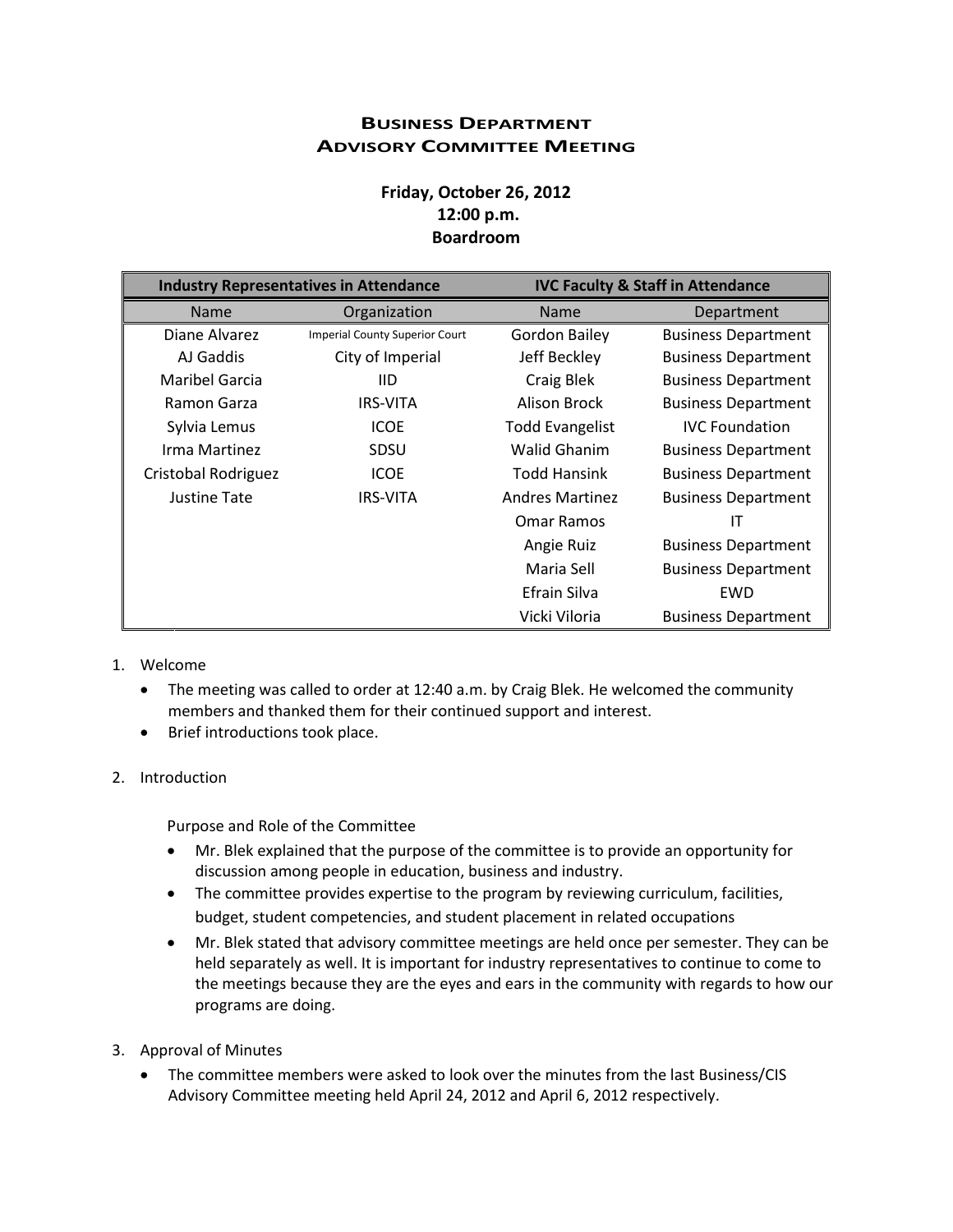- Motion to approve minutes: AJ Gaddis. Seconded: Alison Brock. Final Resolution: motion carried.
- 4. IVC Foundation Todd Evangelist
	- Mr. Evangelist explained the ambassador program in which students from IVC give tours to K-12 students and serve in the community among other things. They are a great group of motivated students.
	- The foundation is also working with the president's office on offering a president's scholarship. This will give the top two students of every high school in the valley a full-ride scholarship at their disposal.
- 5. Economic & Workforce Development Division Update Dean Efrain Silva
	- Mr. Silva stated that he went to a conference regarding industry recognized credentials. IVC's programs will have to be directly connected to the industry standards within the next couple of years.
- 6. CISCO Program Gordon Bailey
	- Mr. Bailey reported on the status of the Cisco program. Less than 5% of his students are currently at risk of failing. If students pass Cisco 1 & 2, they can test for Cisco certification at a 50% cost rate. IVC will become a testing center in the upcoming months. We will require a camera costing \$500 from Pearson who will then monitor students while they take the exam. Proctoring will be done at the library and will be available to the general public.
- 7. IRS-VITA Program Justine Tate and Ramon Garza
	- Ms. Tate explained the IRS-VITA program. They are currently partnering with the Business Club and have between 25-35 students. At the end of the training, they will be able to do taxes at IVC for free. Mr. Garza added that the program also partners with IVROP and they also teach people to do taxes for free.
- 8. Other
	- Mr. Silva asked the committee to review and certify the Business Department's programs. The programs that need to be certified are ones such as Business Office Technician and not transfer programs such as Business Administration. The state chancellor's office requires advisory committees to vote on and certify that course content is adequate.
		- o Ms. Alvarez stated that with regards to the Court Service Specialist certificate there should be an emphasis on business writing. She has seen a lack of business communication skills among young applicants. Mr. Silva asked Ms. Alvarez to look over Court Service Specialist program and get back to the department in the future with recommendations.